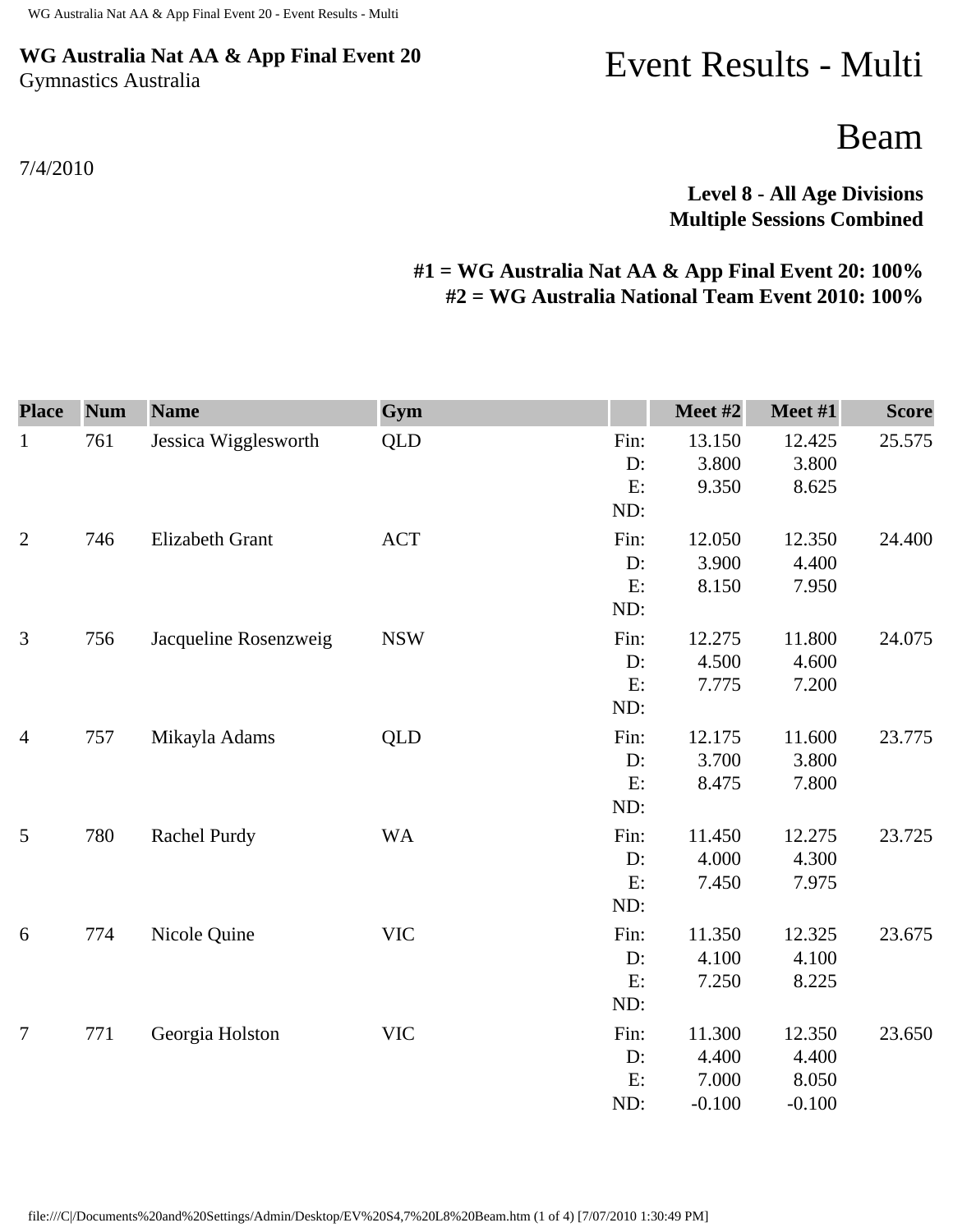WG Australia Nat AA & App Final Event 20 - Event Results - Multi

| $8\,$ | 754 | Isabelle Ferrato      | <b>NSW</b> | Fin:<br>D:<br>E:<br>ND:    | 11.850<br>4.300<br>7.550             | 11.775<br>4.500<br>7.275 | 23.625 |
|-------|-----|-----------------------|------------|----------------------------|--------------------------------------|--------------------------|--------|
| 9     | 776 | Olivia Brown          | <b>WA</b>  | Fin:<br>$D$ :<br>E:<br>ND: | 12.150<br>4.300<br>7.850             | 11.375<br>4.300<br>7.075 | 23.525 |
| 10    | 755 | <b>Elycia Paredes</b> | <b>NSW</b> | Fin:<br>D:<br>E:<br>ND:    | 11.475<br>3.900<br>7.575             | 12.025<br>4.000<br>8.025 | 23.500 |
| 11    | 768 | Keely Tyler-Dowd      | <b>SA</b>  | Fin:<br>D:<br>E:<br>ND:    | 11.725<br>4.700<br>7.025             | 11.750<br>4.600<br>7.150 | 23.475 |
| 12T   | 759 | Sky Brunker           | <b>QLD</b> | Fin:<br>D:<br>E:<br>ND:    | 11.350<br>3.500<br>7.850             | 11.750<br>3.600<br>8.150 | 23.100 |
| 12T   | 762 | Kyriah Willacy        | <b>QLD</b> | Fin:<br>D:<br>E:<br>ND:    | 11.775<br>4.400<br>7.375             | 11.325<br>4.400<br>6.925 | 23.100 |
| 14    | 758 | Alicia Biggs          | <b>QLD</b> | Fin:<br>D:<br>E:<br>ND:    | 11.850<br>4.100<br>7.750             | 11.150<br>4.100<br>7.050 | 23.000 |
| 15    | 770 | Olivia Delbridge      | <b>VIC</b> | Fin:<br>D:<br>E:<br>ND:    | 10.800<br>3.900<br>6.900             | 12.025<br>4.100<br>7.925 | 22.825 |
| 16    | 753 | Claire Esdaile        | <b>NSW</b> | Fin:<br>$D$ :<br>E:<br>ND: | 11.475<br>4.100<br>7.375             | 11.200<br>3.500<br>7.700 | 22.675 |
| 17    | 779 | Kirstie Horton        | <b>WA</b>  | Fin:<br>D:<br>E:<br>ND:    | 11.225<br>3.700<br>7.525             | 11.350<br>3.700<br>7.650 | 22.575 |
| 18    | 769 | Christine Bonfadini   | <b>VIC</b> | Fin:<br>D:<br>E:<br>ND:    | 10.950<br>4.100<br>6.950<br>$-0.100$ | 11.325<br>3.600<br>7.725 | 22.275 |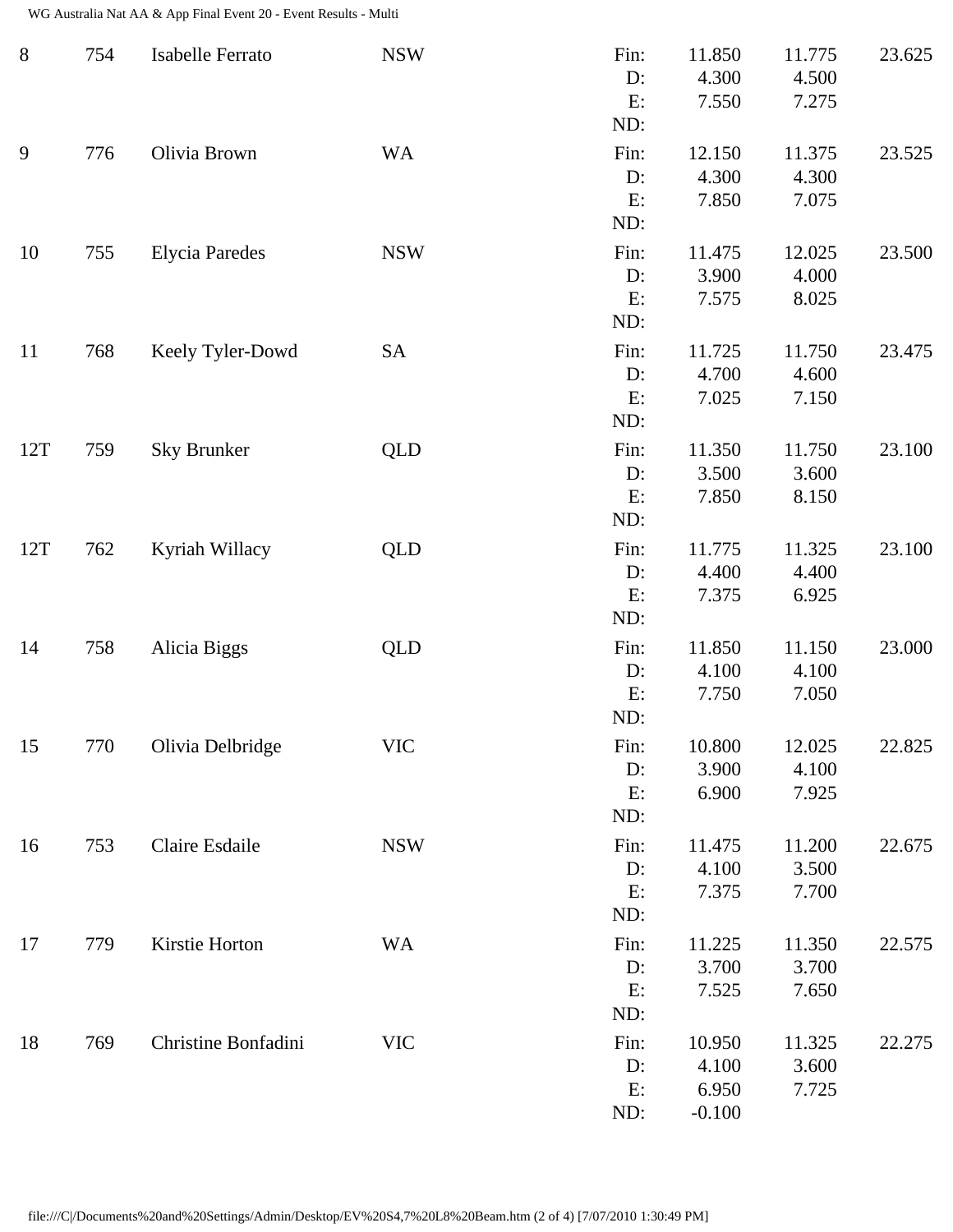WG Australia Nat AA & App Final Event 20 - Event Results - Multi

| 19  | 747 | Kenyah Lawler        | ACT        | Fin:<br>D:<br>E:<br>ND:    | 10.275<br>3.300<br>6.975 | 11.950<br>4.000<br>8.050<br>$-0.100$ | 22.225 |
|-----|-----|----------------------|------------|----------------------------|--------------------------|--------------------------------------|--------|
| 20  | 772 | <b>Janey Nestadt</b> | <b>VIC</b> | Fin:<br>D:<br>E:<br>ND:    | 11.050<br>4.300<br>6.750 | 11.125<br>4.300<br>6.925<br>$-0.100$ | 22.175 |
| 21  | 749 | Annalise Moore       | <b>ACT</b> | Fin:<br>D:<br>E:<br>ND:    | 10.750<br>2.900<br>7.850 | 11.325<br>2.900<br>8.425             | 22.075 |
| 22  | 745 | Kirstie Dabrowski    | <b>ACT</b> | Fin:<br>$D$ :<br>E:<br>ND: | 10.275<br>3.400<br>6.875 | 11.600<br>3.500<br>8.100             | 21.875 |
| 23  | 773 | Megan Pickthall      | <b>VIC</b> | Fin:<br>$D$ :<br>E:<br>ND: | 11.100<br>3.800<br>7.300 | 10.650<br>3.900<br>6.850<br>$-0.100$ | 21.750 |
| 24  | 778 | Hannah Fairburn      | <b>WA</b>  | Fin:<br>$D$ :<br>E:<br>ND: | 11.100<br>3.200<br>7.900 | 10.625<br>3.200<br>7.425             | 21.725 |
| 25T | 775 | Gabrielle Barham     | <b>WA</b>  | Fin:<br>D:<br>E:<br>ND:    | 11.150<br>4.100<br>7.050 | 10.525<br>3.800<br>6.725             | 21.675 |
| 25T | 777 | Alana Doust          | <b>WA</b>  | Fin:<br>D:<br>E:<br>ND:    | 11.250<br>3.300<br>7.950 | 10.425<br>2.700<br>7.725             | 21.675 |
| 27  | 760 | Ashlea Mcsweeney     | <b>QLD</b> | Fin:<br>$D$ :<br>E:<br>ND: | 11.150<br>2.900<br>8.250 | 10.475<br>2.900<br>7.575             | 21.625 |
| 28  | 750 | Bianka Rose          | <b>ACT</b> | Fin:<br>D:<br>E:<br>ND:    | 10.275<br>2.800<br>7.475 | 11.225<br>3.300<br>7.925             | 21.500 |
| 29  | 748 | Tahni Lawler         | <b>ACT</b> | Fin:<br>$D$ :<br>E:<br>ND: | 11.200<br>3.400<br>7.800 | 10.050<br>3.400<br>6.650             | 21.250 |